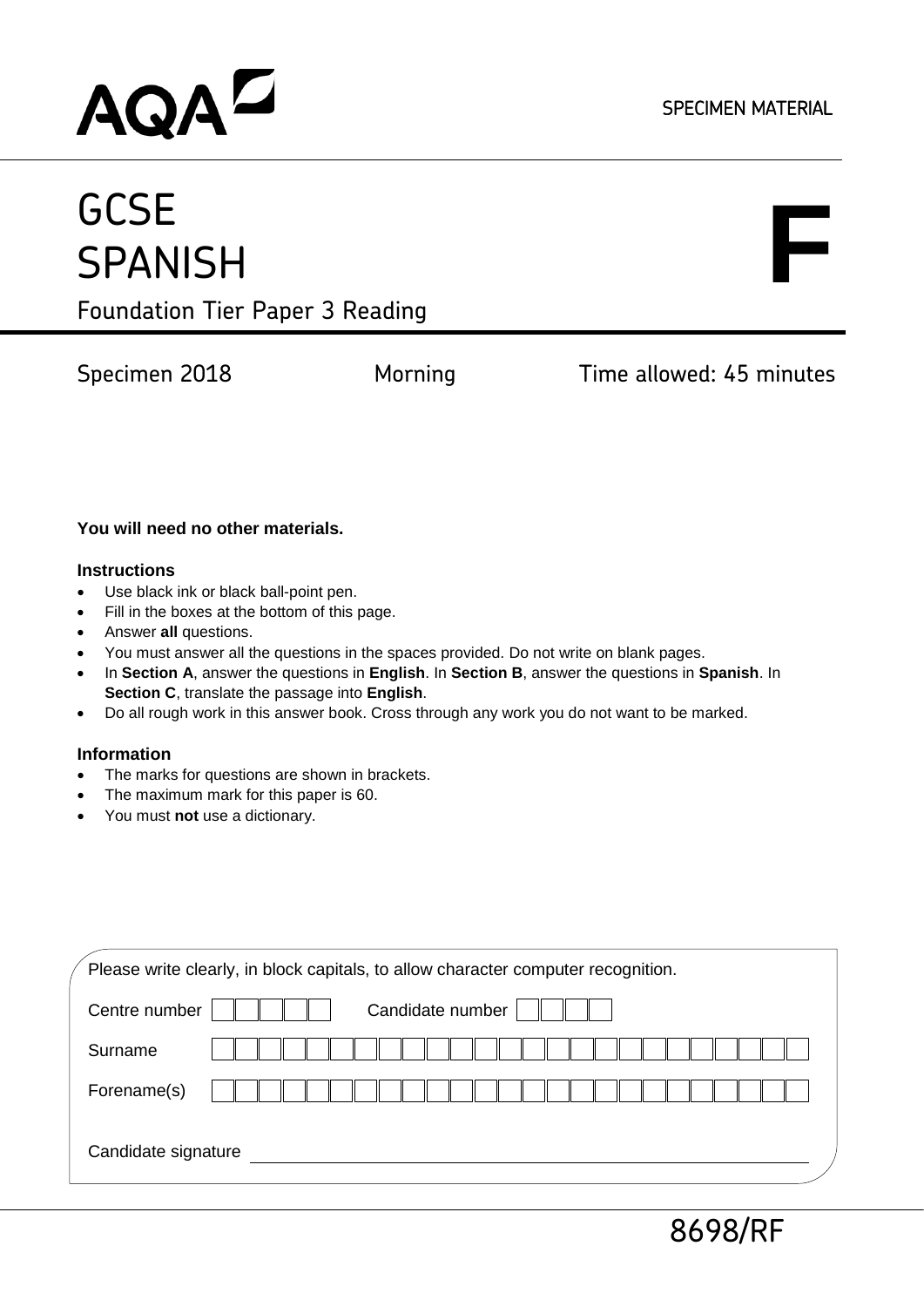#### **Section A** Questions and answers in **English**

#### **0 1 An exchange student**

Your teacher has given you this profile of your new Spanish exchange partner.

Nombre: DIEGO<br>Apellidos: GARCÍ/ **GARCÍA SÁNCHEZ** 

Diego es de una familia numerosa que vive en las afueras de la ciudad. Tiene tres hermanos mayores, que ya no viven en casa, y una hermana, Diana, que tiene quince años.

Como muchos de sus compañeros de clase, su ambición es ser ingeniero y también quiere viajar mucho.

Answer the questions in **English.**

|                                                      |                                      | $[1$ mark] |
|------------------------------------------------------|--------------------------------------|------------|
| $\overline{2}$<br>$\mathbf 0$<br>1<br>$\blacksquare$ | How old is his sister?               |            |
|                                                      |                                      | $[1$ mark] |
| $\mathbf{3}$<br>0<br>1<br>$\blacksquare$             | What job does he want in the future? |            |
|                                                      |                                      | $[1$ mark] |
| 0<br>4                                               | What else does he want to do?        |            |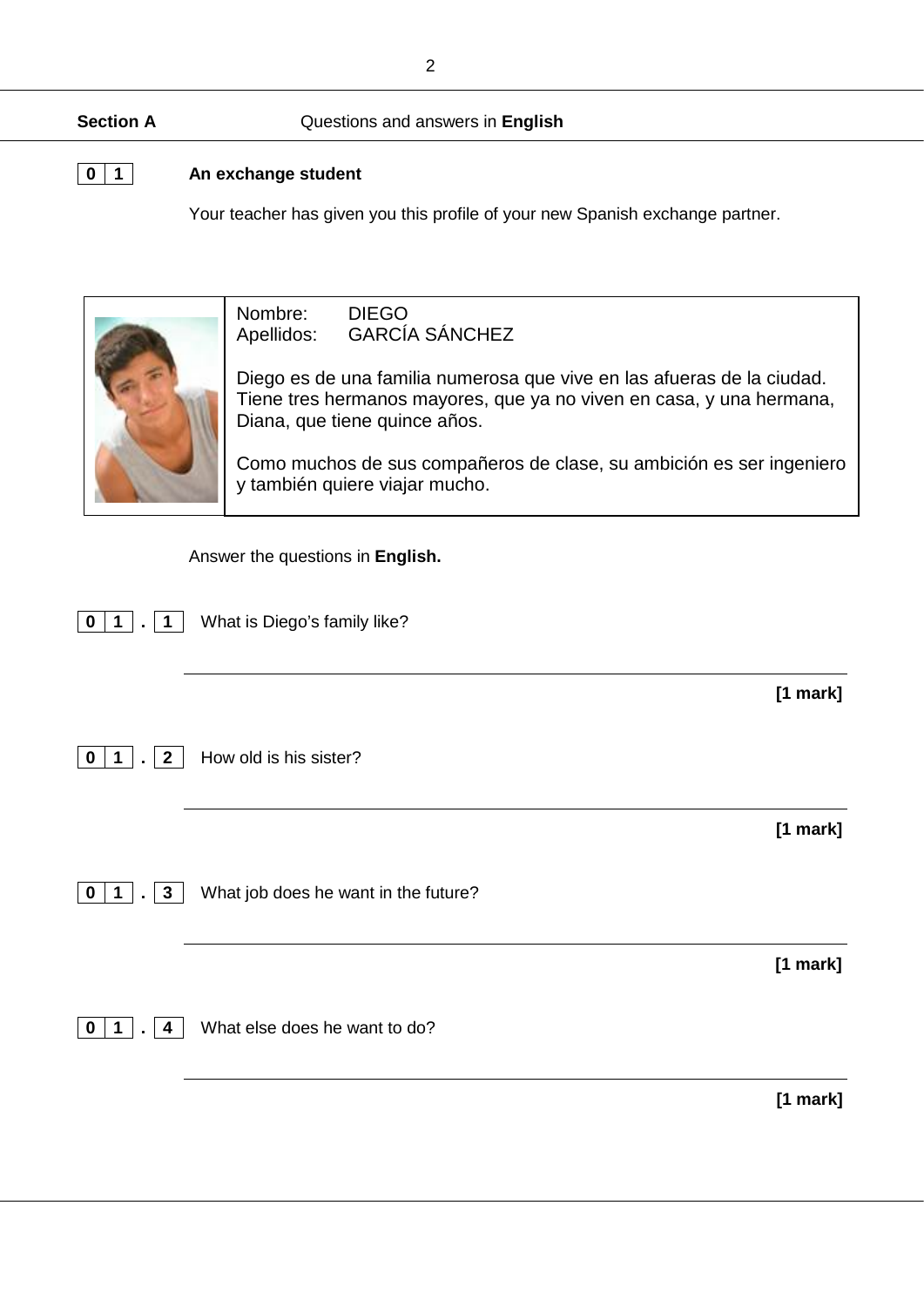**0 2 The Spanish school has sent details of the activities for the week of your exchange and your teacher has posted them on your school intranet.**

| <b>lunes</b> | Partido de baloncesto: estudiantes ingleses contra estudiantes españoles |
|--------------|--------------------------------------------------------------------------|
| martes       | Visita al teatro para ver la última comedia de Manuel García             |
| miércoles    | Excursión durante todo el día a un parque temático                       |
| jueves       | Visita por la mañana a una piscina climatizada                           |
| viernes      | Clase de cocina regional                                                 |
| sábado       | Concierto de música presentado por la orquesta del colegio               |

On which day will you take part in each of these activities?

Answer in **English**.

| Swimming<br>2 <sub>1</sub><br>$\mathbf 0$<br>$\overline{\mathbf{1}}$<br>$\mathbf{r}$ | $[1$ mark] |
|--------------------------------------------------------------------------------------|------------|
| Basketball match<br>$2^{\prime}$<br>$\mathbf{2}$<br>$\mathbf 0$<br>$\sim$            | [1 mark]   |
| 2 <sup>1</sup><br>Visit to theme park<br>$\mathbf{3}$<br>$\mathbf 0$<br>$\sim$       | [1 mark]   |
| $2$ .<br>Theatre trip<br>$\mathbf{0}$<br>$\overline{\mathbf{4}}$                     | [1 mark]   |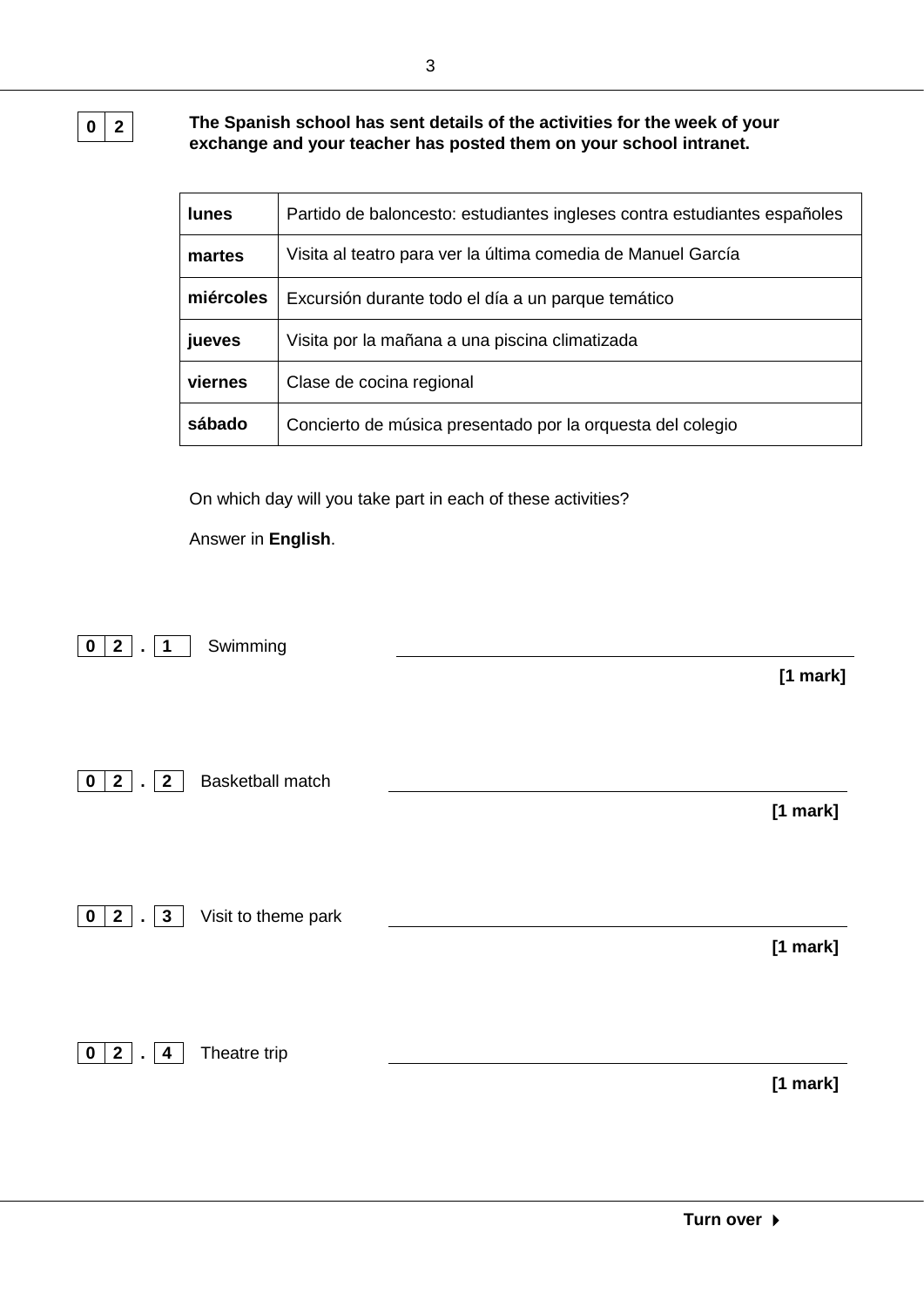#### **0 3 A health and fitness magazine**

In a Spanish magazine you read a professional athlete's advice about keeping fit and healthy.



## Para mantenerte en forma... Unos consejos de **Maite González**

Durante mi carrera siempre he tratado de llevar una vida sana. He aquí mis consejos para los jóvenes que quieran hacerse deportistas profesionales.

- Comer alimentos variados, sobre todo fruta, verduras y proteínas.
- · Evitar la tentación de fumar simplemente porque tus amigos lo hacen.
- Hacer ejercicio todos los días incluso cuando no quieres.  $\bullet$
- Acostarte temprano y dormir ocho horas cada noche.  $\bullet$

Which **four** pieces of advice does Maite give you?

Write the correct letters in the boxes.

| A  | Get up early.         |  |  |
|----|-----------------------|--|--|
| В  | Don't smoke.          |  |  |
| C  | Exercise every day.   |  |  |
| D  | Eat little and often. |  |  |
| E. | Get plenty of sleep.  |  |  |
| F  | Don't take drugs.     |  |  |
| G  | Have a balanced diet. |  |  |
| н  | Don't drink alcohol.  |  |  |
|    |                       |  |  |
|    |                       |  |  |

**[4 marks]**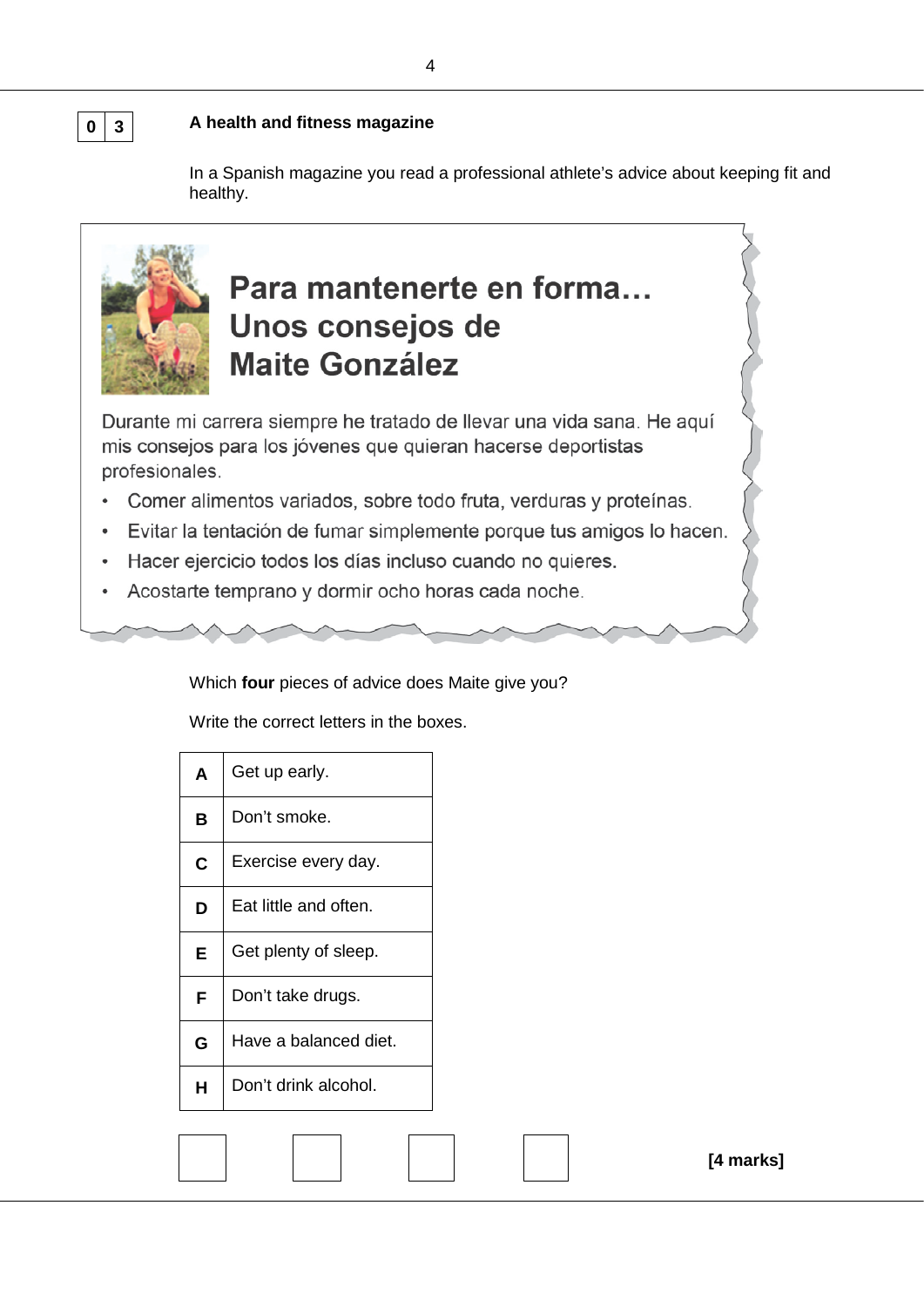Read what this 17<sup>th</sup> century author, Carlos de Sigüenza y Góngora, says about the place where he was born. The abridged extract below is taken from his novel, *Infortunios de Alonso Ramírez.*

Mi nombre es Alonso Ramírez y soy de San Juan, ciudad capital de Puerto Rico. Los marineros que viajan a Sudamérica paran aquí porque necesitan agua, pero la isla es famosa principalmente porque su paisaje es muy hermoso. La isla se llama Puerto Rico a causa del oro que se encuentra aquí, aunque los habitantes son muy pobres. ¡Qué raro!

Answer the questions in **English**.

**0** | **4**  $\vert$  . | **1** | According to Alonso, why do sailors stop at the island?

**0 4 . 2** Why is the island famous?

**[1 mark]**

**[1 mark]**

**0 4 . 3** Why is the island called Puerto Rico?

**[1 mark]**

**0 4 . 4** Why might the name Puerto Rico seem strange?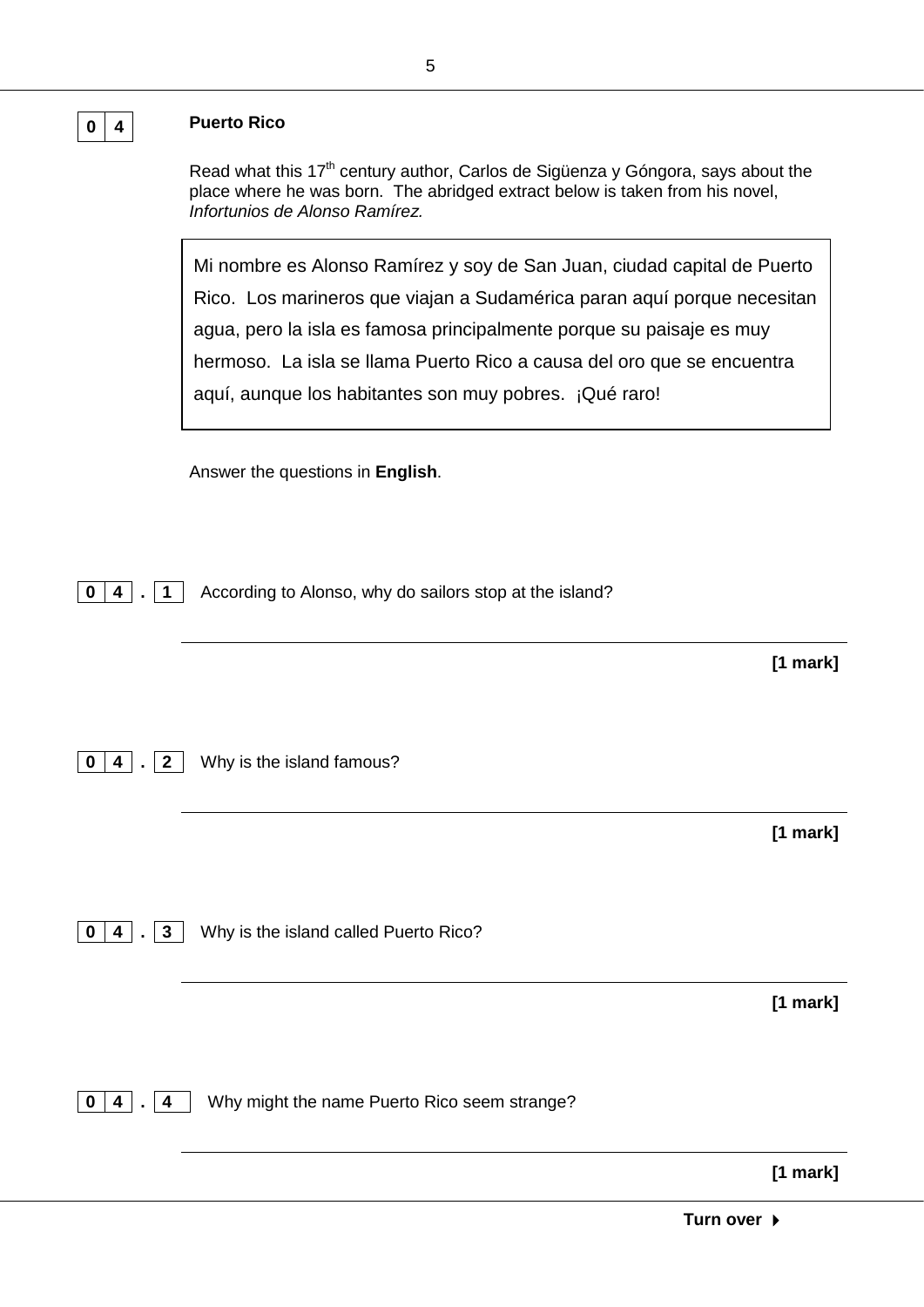## **0 5 Life at school**

Your Spanish friend, Pedro, emails you about his new school.

| $\bar{z} =$ | From | Pedromeneses@yahoo.es                                                                                                                                                                                                                                                                                                                             |  |
|-------------|------|---------------------------------------------------------------------------------------------------------------------------------------------------------------------------------------------------------------------------------------------------------------------------------------------------------------------------------------------------|--|
| Reply       |      | Subject:   Mi nuevo colegio                                                                                                                                                                                                                                                                                                                       |  |
| ¡Hola!      |      |                                                                                                                                                                                                                                                                                                                                                   |  |
|             |      | ¿Qué hay? ¿Qué tal van tus estudios?                                                                                                                                                                                                                                                                                                              |  |
|             |      | Hace un mes empecé en mi nuevo colegio. El trabajo es muy interesante, pero hay<br>muchas reglas y encuentro difícil acostumbrarme a algunas de ellas. Hay alumnos que<br>dicen que los profesores son horribles, pero todos me ayudan mucho y no son muy<br>estrictos. Las instalaciones son casi perfectas en comparación con las de mi antiguo |  |
|             |      | colegio y la única cosa que nos hace falta es una sala de estudiantes donde podamos<br>reunirnos durante los recreos. Lo peor son los deberes porque tengo que pasar la mayor<br>parte de la tarde haciéndolos y no siempre saco buenas notas.                                                                                                    |  |
| Un saludo   |      |                                                                                                                                                                                                                                                                                                                                                   |  |
| Pedro       |      |                                                                                                                                                                                                                                                                                                                                                   |  |

Write the correct letter in each box.

| How is Pedro finding life at his new school?<br>5 |  |                                               |  |  |
|---------------------------------------------------|--|-----------------------------------------------|--|--|
|                                                   |  | Everything is really difficult.               |  |  |
|                                                   |  | He has got used to everything really quickly. |  |  |
|                                                   |  | He is having some trouble settling in.        |  |  |

|  | mark] |  |
|--|-------|--|
|--|-------|--|

**0 5 . 2** What does he think about his teachers?

| A | They are helpful.     |  |
|---|-----------------------|--|
| R | They are very strict. |  |
| C | They are horrible.    |  |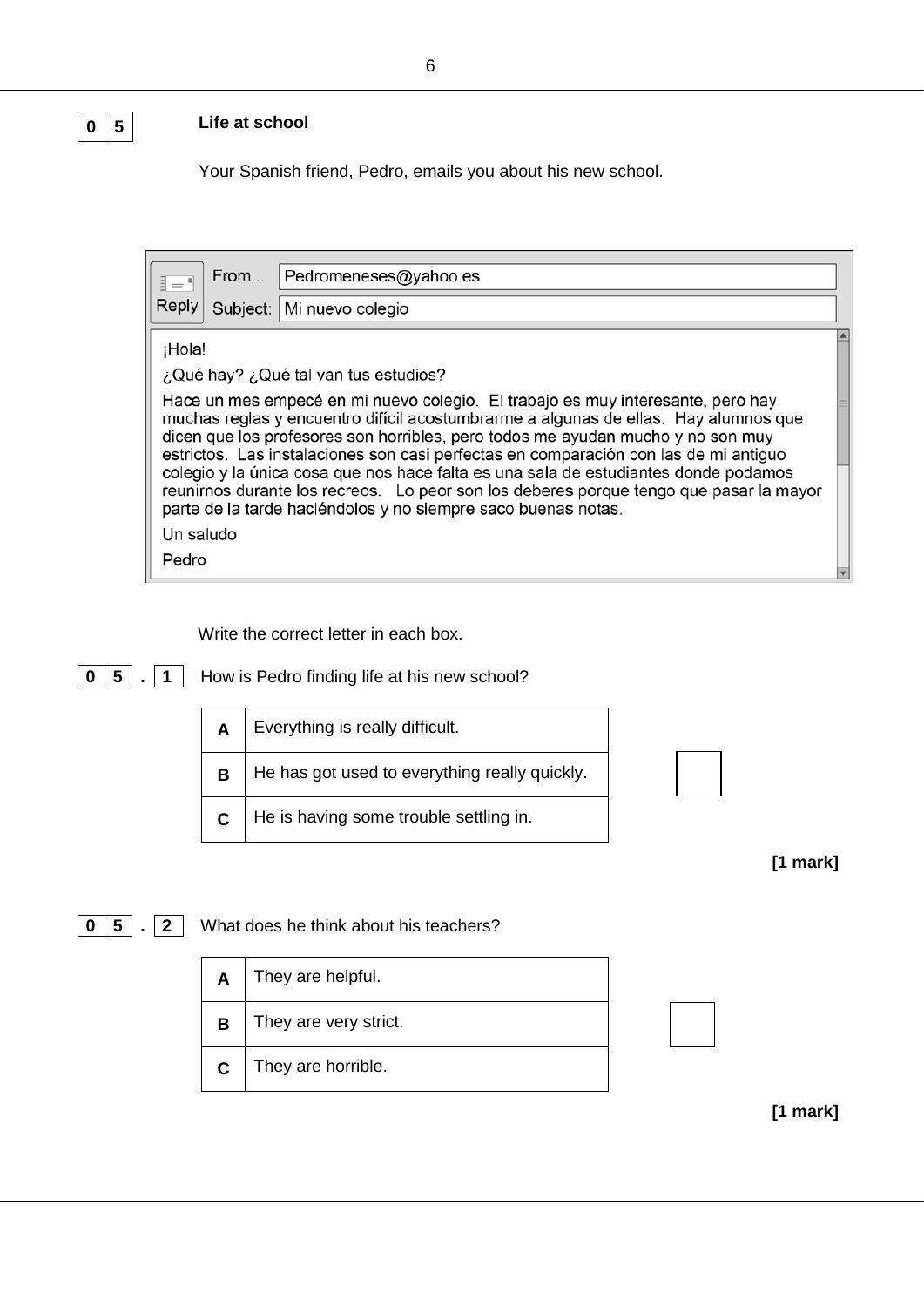## **0 5 . 3** What are the facilities like in his new school?

| A | They are old.                              |
|---|--------------------------------------------|
| B | There is just one thing they have not got. |
| C | They are absolutely perfect.               |

**[1 mark]**

**0 5 . 4** What does he say about homework?

| A | He always gets good marks.             |  |
|---|----------------------------------------|--|
| B | It takes him a long time to do.        |  |
|   | It will help him a lot with his exams. |  |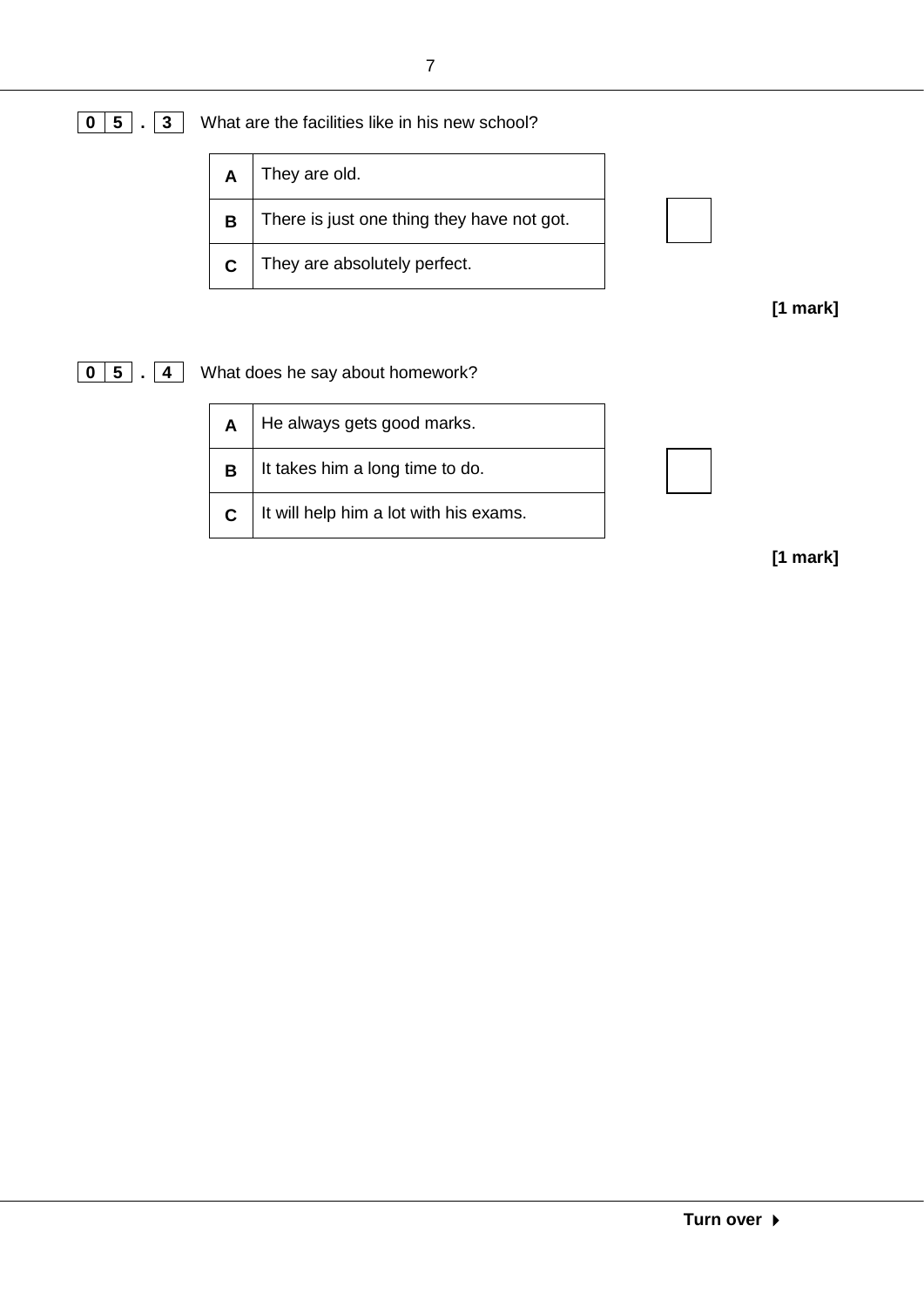#### **0 6 House and home**

Read this extract from *Realidad*, a play by Benito Pérez Galdós, and answer the questions which follow in **English.**

Estamos en una sala de la casa del señor Orozco. La sala es muy elegante. A través de la ventana hay una vista de la calle. Es de noche. Al fondo de la sala hay tres grandes puertas. La puerta de la derecha conduce a la sala de billar, y por ella se ve parte de la mesa y también se ven los movimientos de los jugadores. Al lado de esta puerta hay un mueble con una planta viva, libros, lámpara de bronce y retratos. La puerta de la izquierda comunica con el salón y por ella se ve a las personas que están allí. En el centro, entre esas dos puertas, hay otra puerta por donde entran los que vienen de fuera de la casa.

**Example** What can be seen through the window?

#### **A view of the street**

**0 6 . 1** What room does the door on the right lead to?

**[1 mark]**

**0 6 . 2** Who can be seen through the door on the left?

**[1 mark]**

**0 6 . 3** Who comes in through the central door?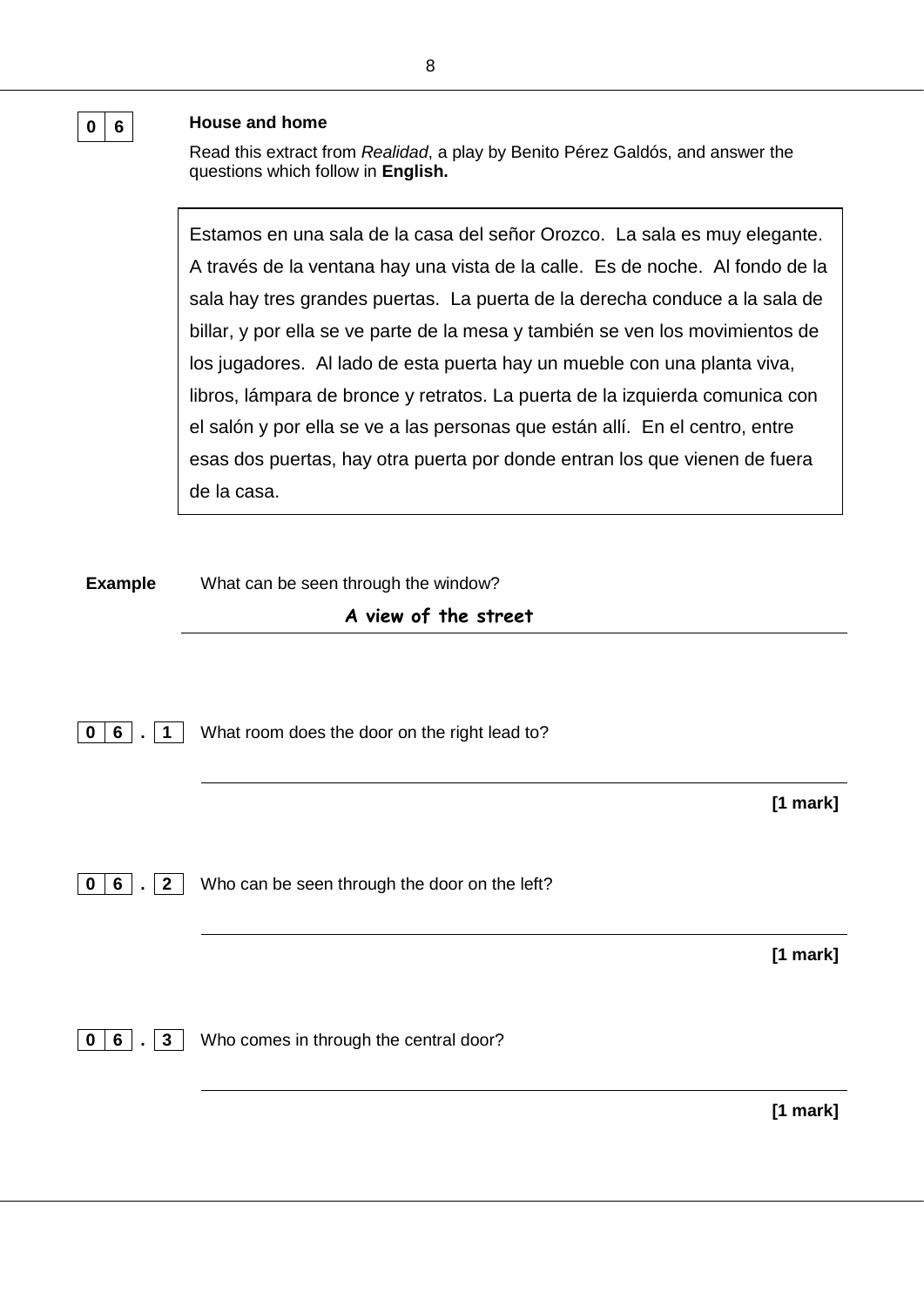

| 0   7   .   1                                                                  | A quiet life | [1 mark] |
|--------------------------------------------------------------------------------|--------------|----------|
| 7 <sup>1</sup><br>$ \cdot 2 $<br>$\mathbf 0$                                   | A hard life  | [1 mark] |
| $\mathbf{3}$<br>$\overline{\mathbf{7}}$<br>$\mathbf 0$<br>$\sim$               | Retirement   | [1 mark] |
| $\overline{7}$<br>$\mathbf 0$<br>$\overline{4}$<br>$\mathcal{L}^{\mathcal{A}}$ | Volunteering | [1 mark] |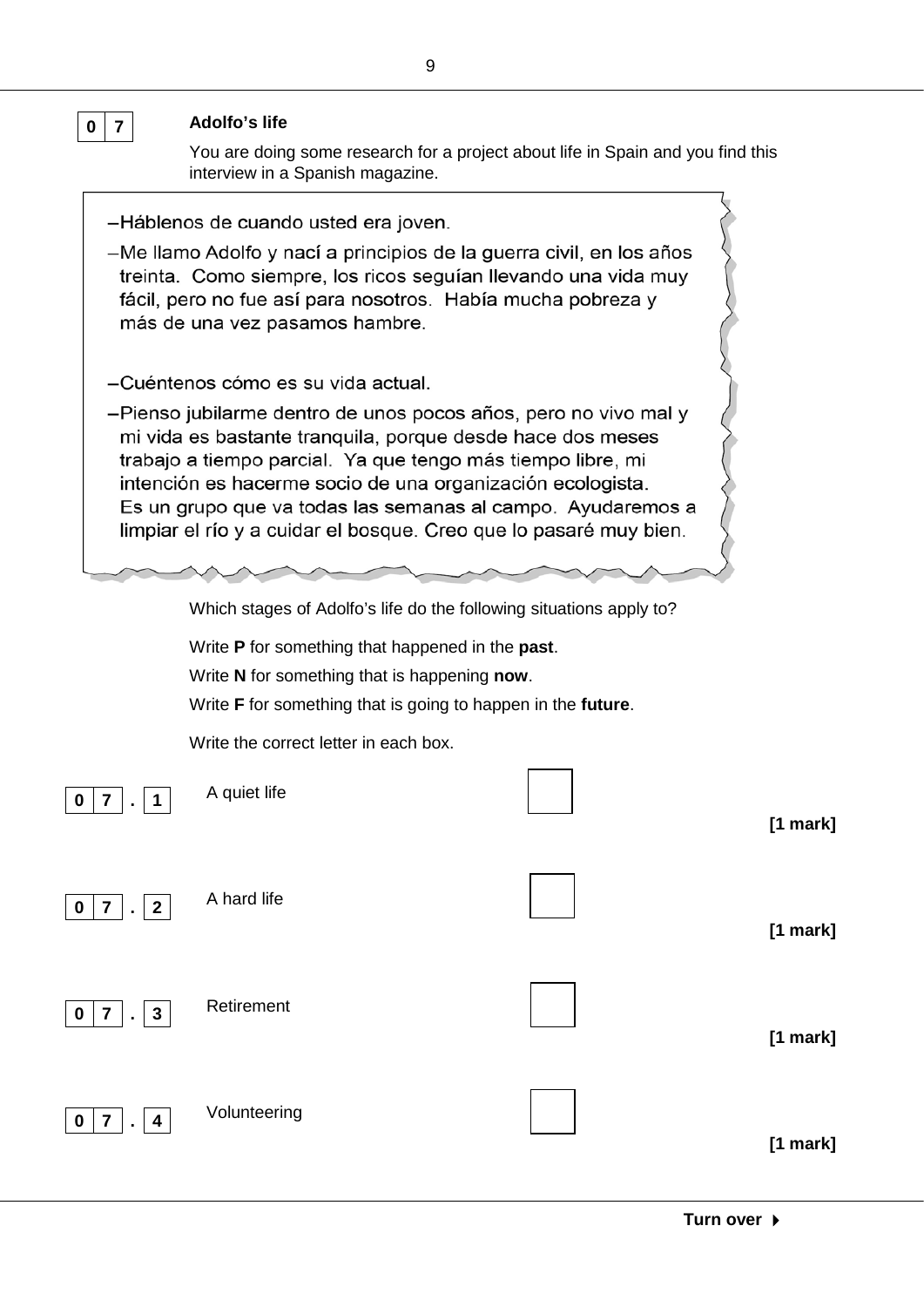#### **0 8 Holidays**

You receive this email from your Spanish friend, Inés, after she has come back from her holidays.

|               | From                   | Inesibanez@yahoo.es                                                                                                                                                                                                                                                                                                                             |  |
|---------------|------------------------|-------------------------------------------------------------------------------------------------------------------------------------------------------------------------------------------------------------------------------------------------------------------------------------------------------------------------------------------------|--|
| $\bar{z} = 1$ |                        |                                                                                                                                                                                                                                                                                                                                                 |  |
| Reply         |                        | Subject:   Nuestras vacaciones                                                                                                                                                                                                                                                                                                                  |  |
|               | ¡Hola! ¿Qué tal estás? |                                                                                                                                                                                                                                                                                                                                                 |  |
|               |                        | Después de un mes fabuloso, ya hemos vuelto de nuestras vacaciones. Fuimos a un<br>pueblo cerca de la ciudad de Almería y lo pasé estupendamente, sobre todo porque era<br>mi primera visita allí. Pasé mucho tiempo en la playa, claro, pero también hicimos una<br>excursión a la ciudad y vimos el castillo y una iglesia. ¡Qué interesante! |  |
| mujeres.      |                        | También hubo una fiesta de flamenco en el pueblo, que a mi amiga le encantó. Por otro<br>lado, a mí me gustaron más los bailes animados y los vestidos bonitos que llevaban las                                                                                                                                                                 |  |
|               |                        | Bueno, espero que tú también lo hayas pasado bien durante las vacaciones. Escríbeme<br>pronto. Recuerdos a tus padres.                                                                                                                                                                                                                          |  |
| <b>Besos</b>  |                        |                                                                                                                                                                                                                                                                                                                                                 |  |
| Inés          |                        |                                                                                                                                                                                                                                                                                                                                                 |  |
|               |                        |                                                                                                                                                                                                                                                                                                                                                 |  |

Answer the questions in **English**.

**0 8 . 1** How long did Inés and her family spend on holiday?

**[1 mark]**

**0 8 . 2** Why especially did Inés enjoy her holiday?

**[1 mark]**

**0 8 . 3** What did they see in the city? Mention **two** places.

1 2

**[2 marks]**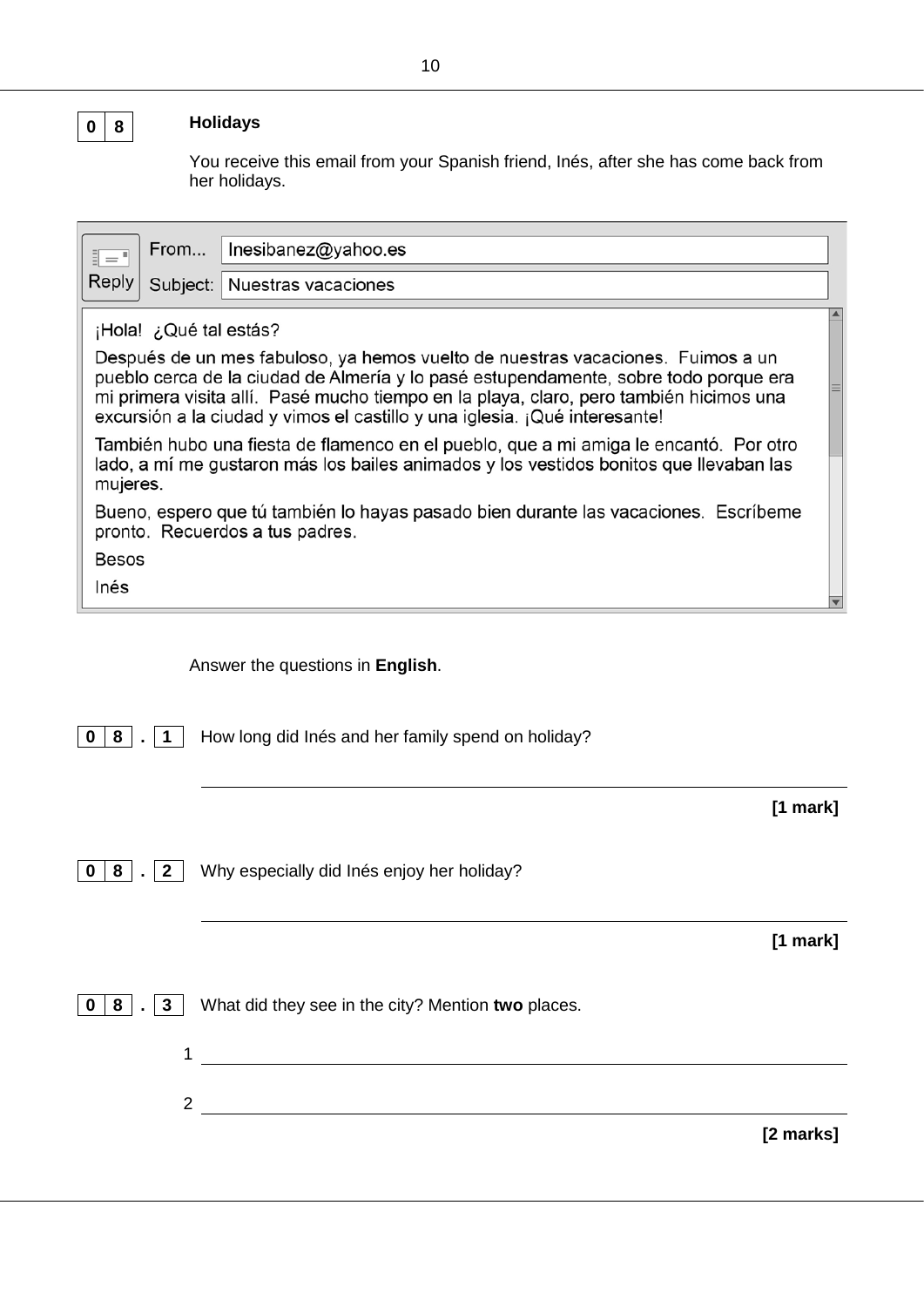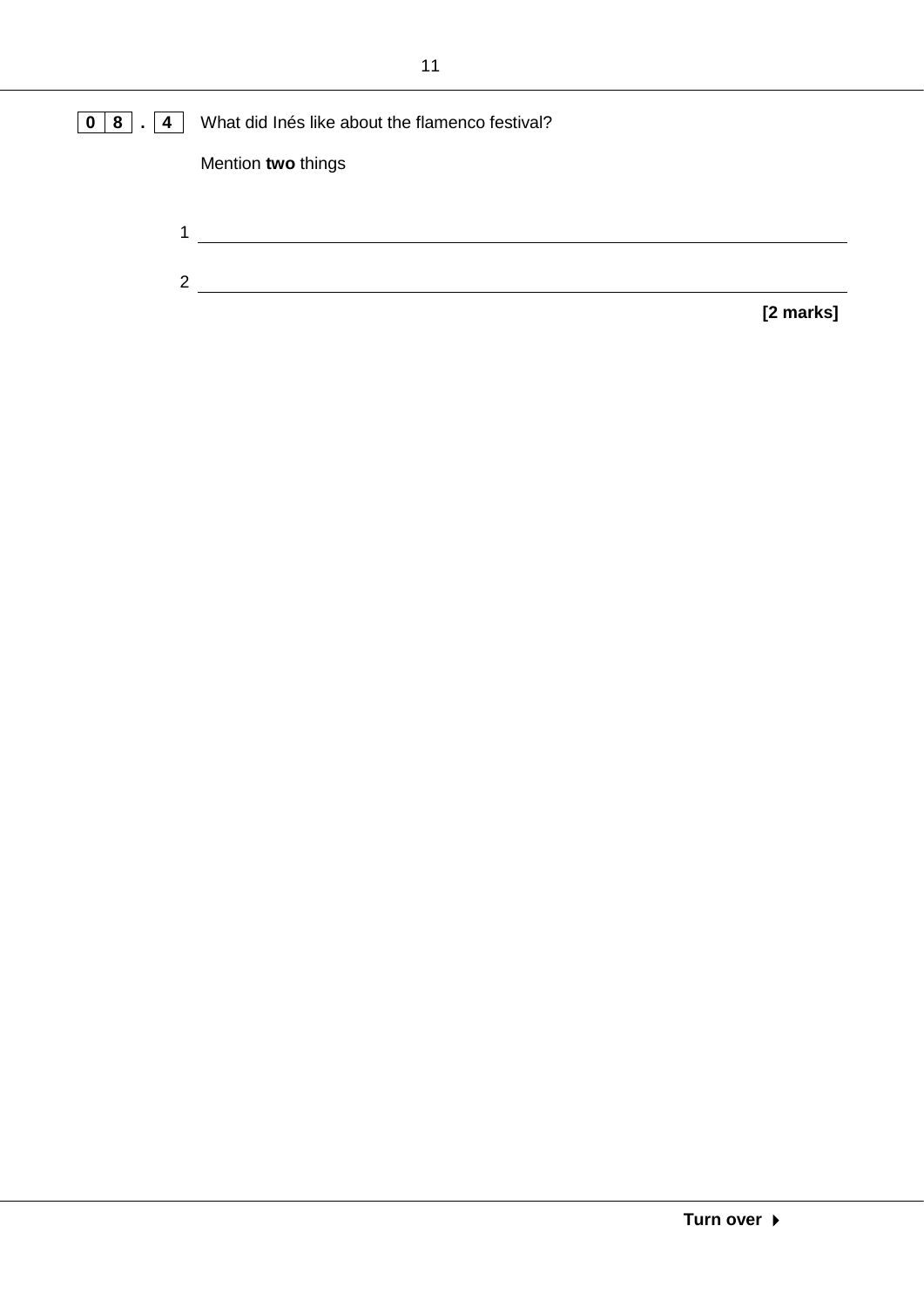#### **Section B** Questions and answers in **Spanish**

### **0 9 Un campamento de verano para jóvenes**

Estás organizando una visita a este campamento de verano con tus amigos españoles.

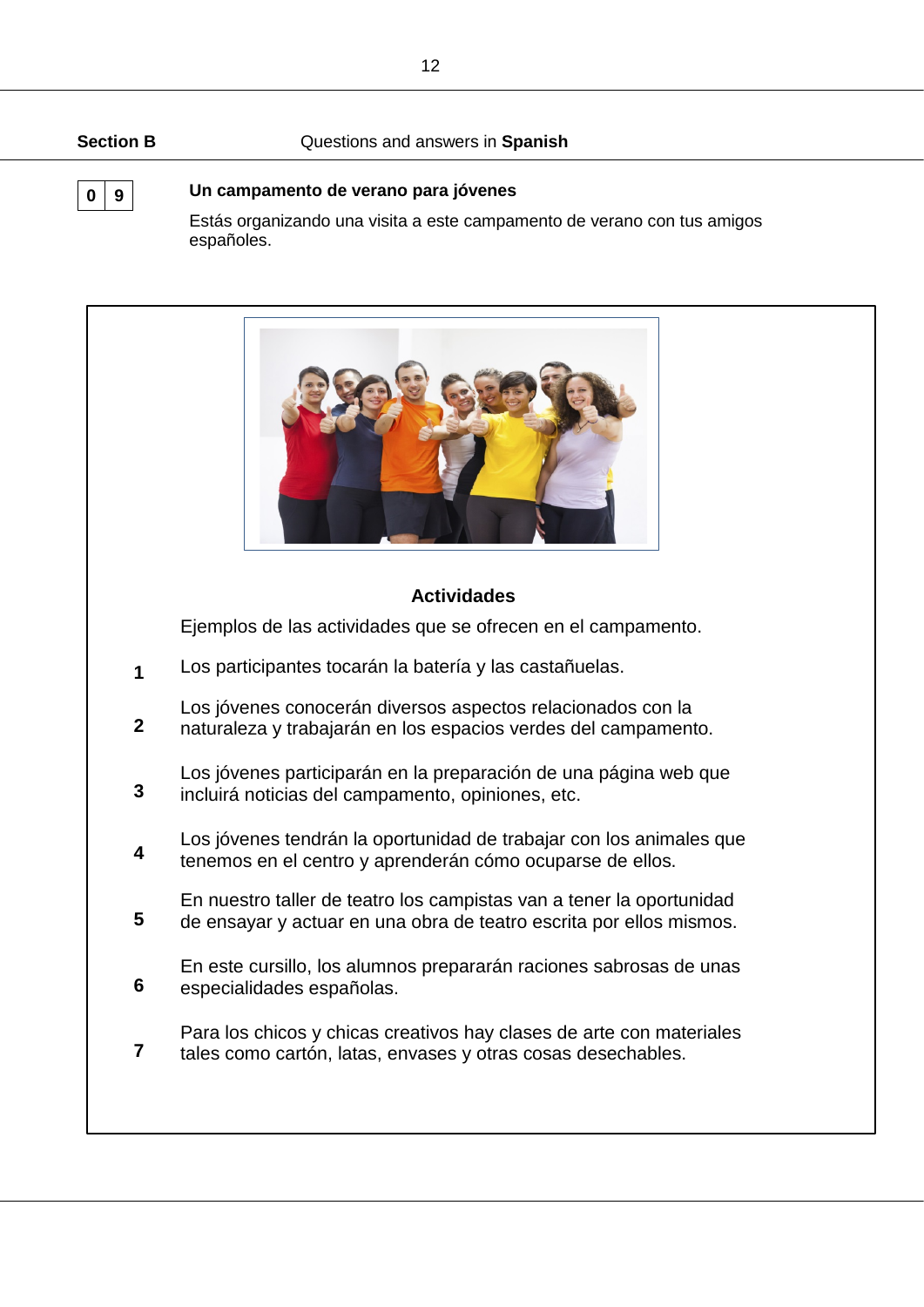¿Qué actividades van a escoger?

Escribe el número correcto en cada casilla.

Ejemplo Quiero aprender cómo cuidar mejor a mis mascotas. **4**María Exit **Options** Yo soy muy imaginativa y me encanta fabricar **0 9 . 1** cosas con mis propias manos. **[1 mark]** Carmen **Options** Exit Me interesa la informática y me gusta **0 9 . 2** escribir artículos. Roberto **[1 mark]** Options Exit Siempre me ha gustado **0 9 . 3** cocinar con mi madre. Carlos **[1 mark] Options** Exit Me gusta estar al aire **0 9 . 4** libre y ayudar a mis padres en el jardín. **[1 mark]** Ana Exit **Options**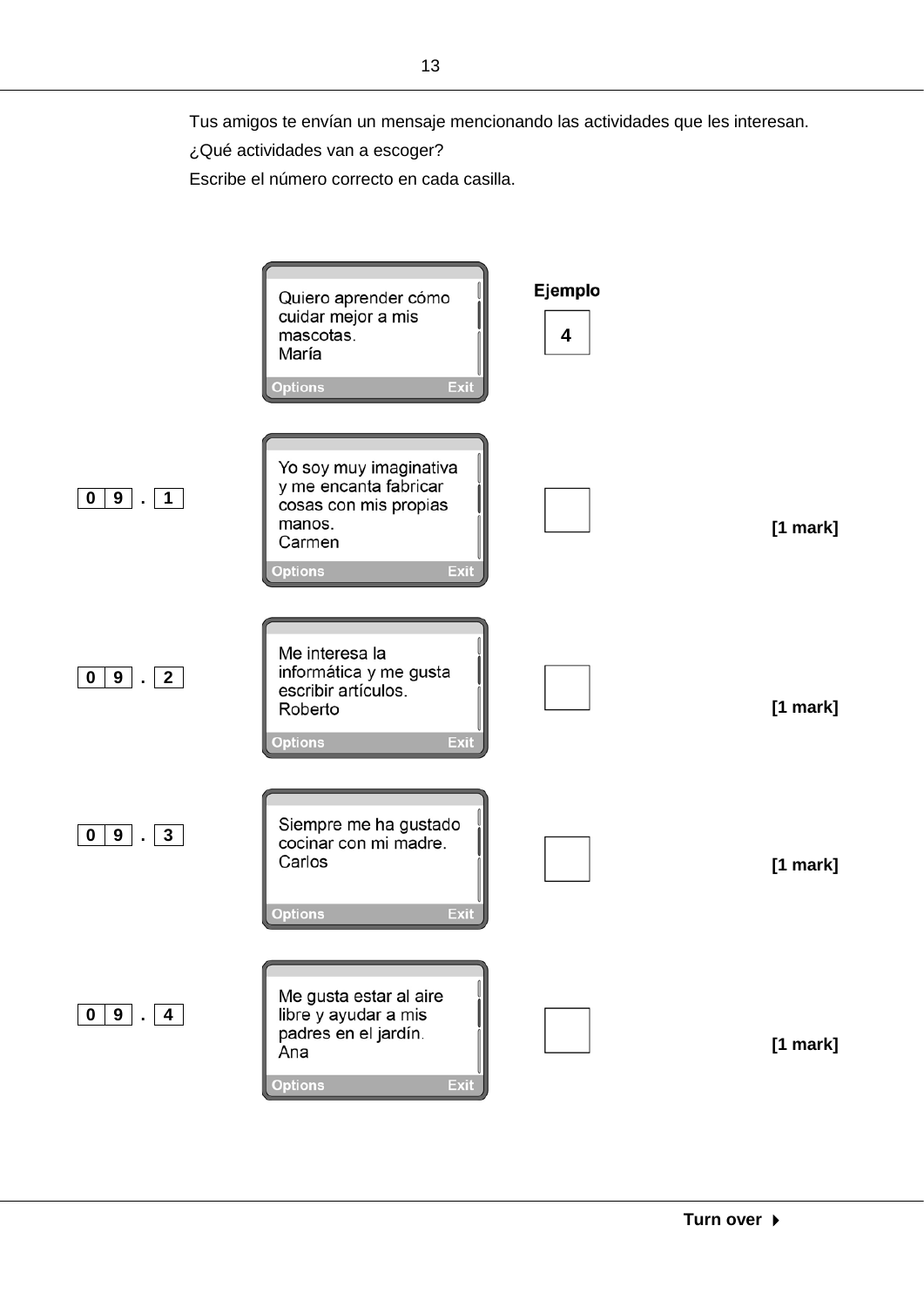#### Quieres ir al cine en Madrid. Ves este anuncio en el periódico. *CINE AVENIDA* Л *Calle Serrano 102 28002 Madríd Tlf 91.581.61.65 Mail: cineavenida@gmail.com Nuestro programa para la semana que viene* **SALA 1 SALA 2 Los novios Entre la vida y la muerte** Pepe conoce a Conchita en una Película que tiene lugar en el año 2150 fiesta. Y ¡se enamoran en seguida! después de un desastre ecológico muy grande. **SALA 3 SALA 4 Viaje al fin del mundo Muerte de un torero** El famoso torero Juan Sánchez ha Esta película emocionante cuenta las muerto. Pero, ¿quién lo ha matado? aventuras de dos amigos que navegan por el río Amazonas. Pero no saben qué peligros les esperan.

¿Qué tipo de película ponen en cada sala?

| A | de acción          |
|---|--------------------|
| в | de ciencia ficción |
| C | dibujos animados   |
| D | histórica          |
| Е | policíaca          |
| F | romántica          |

**1 0 Un anuncio para el cine**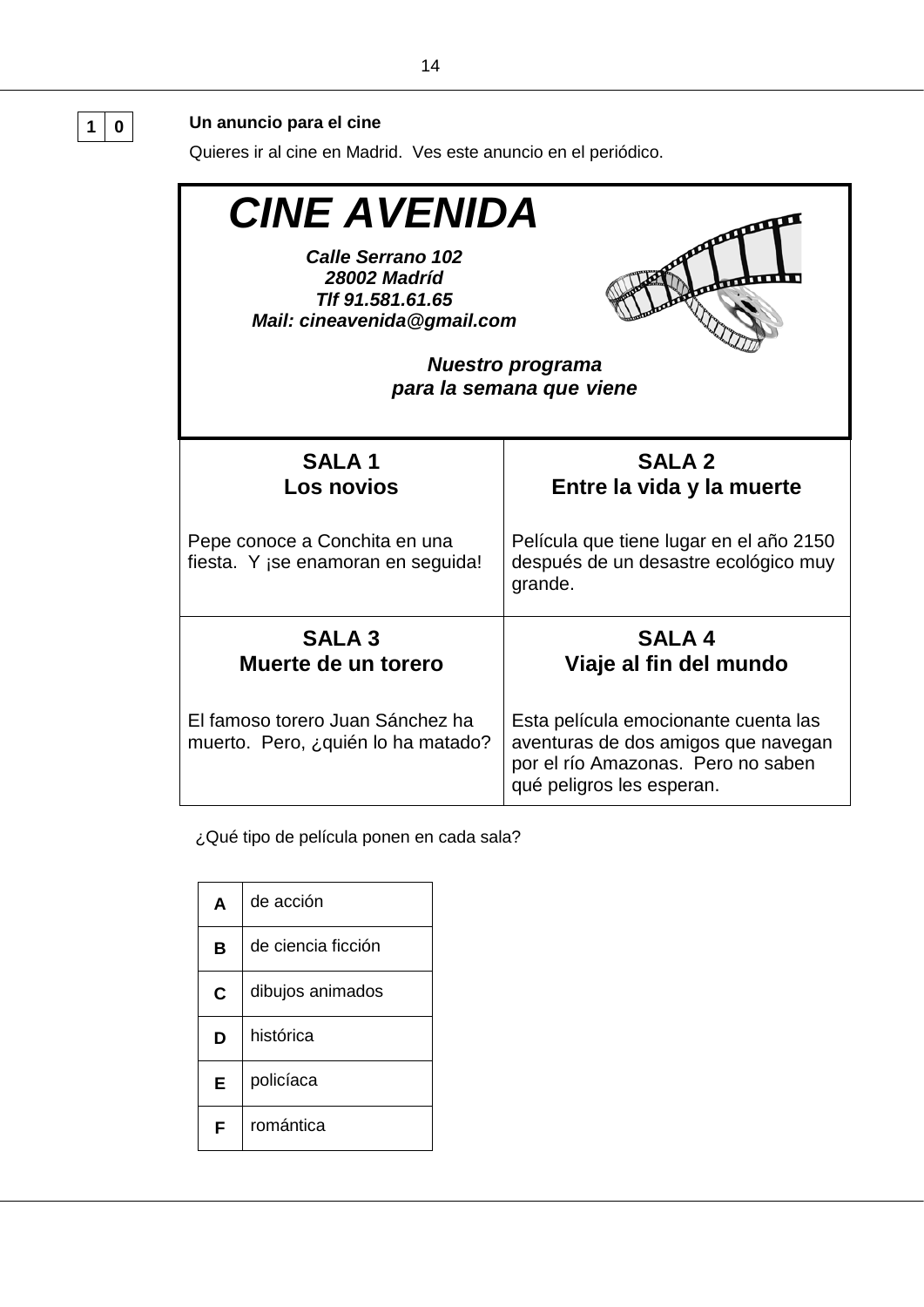|                                                              | Escribe la letra correcta en cada casilla. |            |
|--------------------------------------------------------------|--------------------------------------------|------------|
| $\mathbf{0}$<br>$\mathbf{1}$<br>$\mathbf 1$<br>L.            | Sala 1                                     | $[1$ mark] |
| $\overline{\mathbf{2}}$<br>$\mathbf 1$<br>$0$   .            | Sala 2                                     | [1 mark]   |
| $\mathbf{3}$<br>$\mathbf 1$<br>$\mathbf 0$<br>$\blacksquare$ | Sala 3                                     | [1 mark]   |
| $\mathbf{1}$<br>$\mathbf 0$<br>4<br>$\blacksquare$           | Sala 4                                     | [1 mark]   |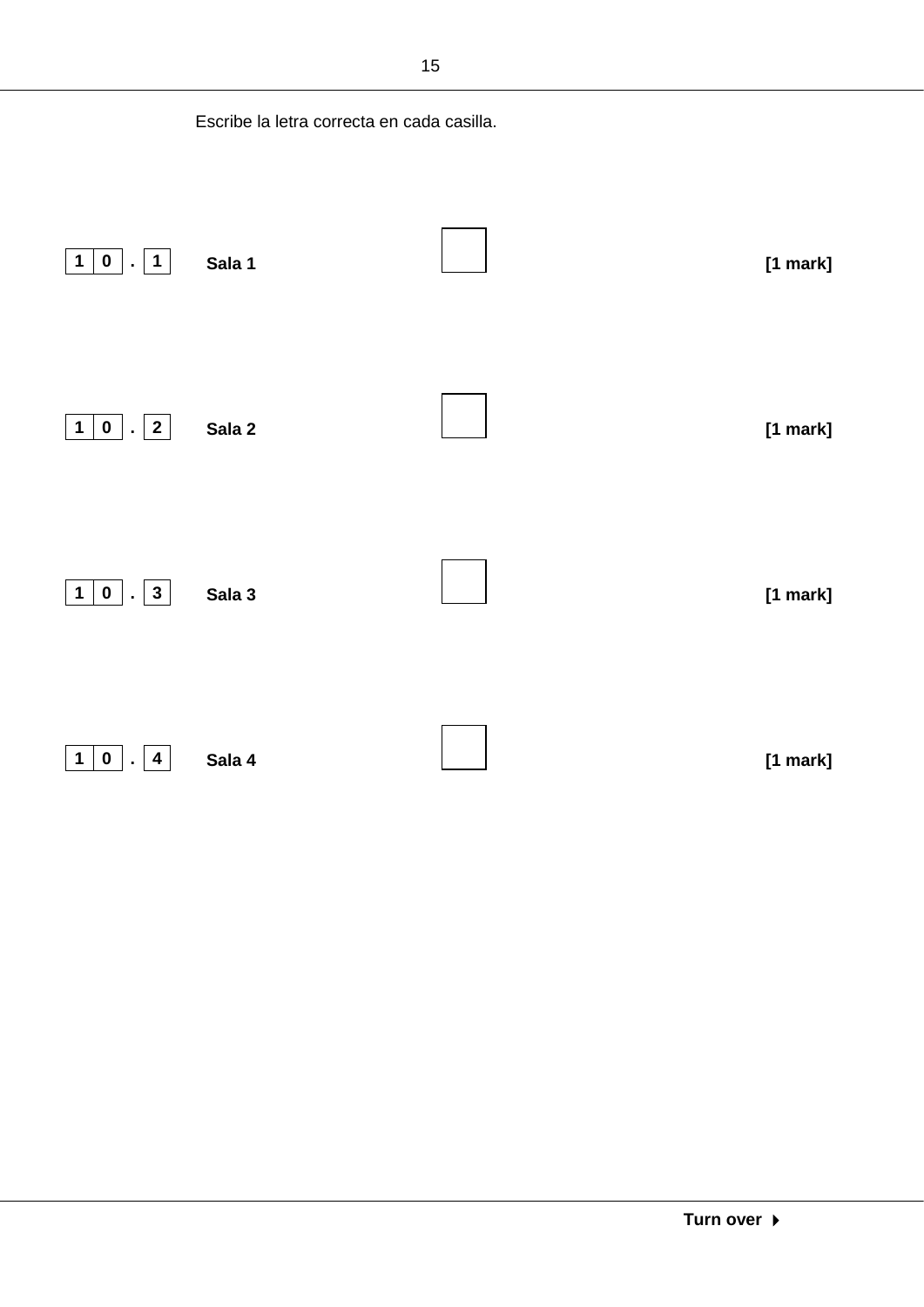## **1 1 En el colegio**

Estás en casa de tu amigo español y ves estos comentarios en el sitio web misprofesores.com.

| misprofesores.com |                                                                      |                                                                                                      |  |  |
|-------------------|----------------------------------------------------------------------|------------------------------------------------------------------------------------------------------|--|--|
|                   | Vuestras opiniones sobre los profesores del Colegio Menéndez Pelayo: |                                                                                                      |  |  |
| Profesor          | Puntos                                                               | Comentarios                                                                                          |  |  |
| Srta. López       | $\circledcirc\circledcirc\circ$                                      | Me gustan tanto sus clases que tengo la intención de<br>estudiar inglés y francés en la Universidad. |  |  |
| Sr. Gutiérrez     | 0000                                                                 | Siempre saco buenas notas en química y física y por eso<br>le doy las gracias.                       |  |  |
| Sra. Sánchez      | මමමම                                                                 | Aunque nos hace aprender muchas fechas, explica bien lo<br>que ha ocurrido en el pasado.             |  |  |
|                   |                                                                      |                                                                                                      |  |  |

| A | Profe de ciencias |  |
|---|-------------------|--|
| в | Profe de dibujo   |  |
| C | Profe de español  |  |
| D | Profe de idiomas  |  |
| F | Profe de historia |  |

¿De qué profesores están hablando los alumnos?

Escribe la letra correcta en cada casilla.





|  | Sr. Gutiérrez |
|--|---------------|
|--|---------------|

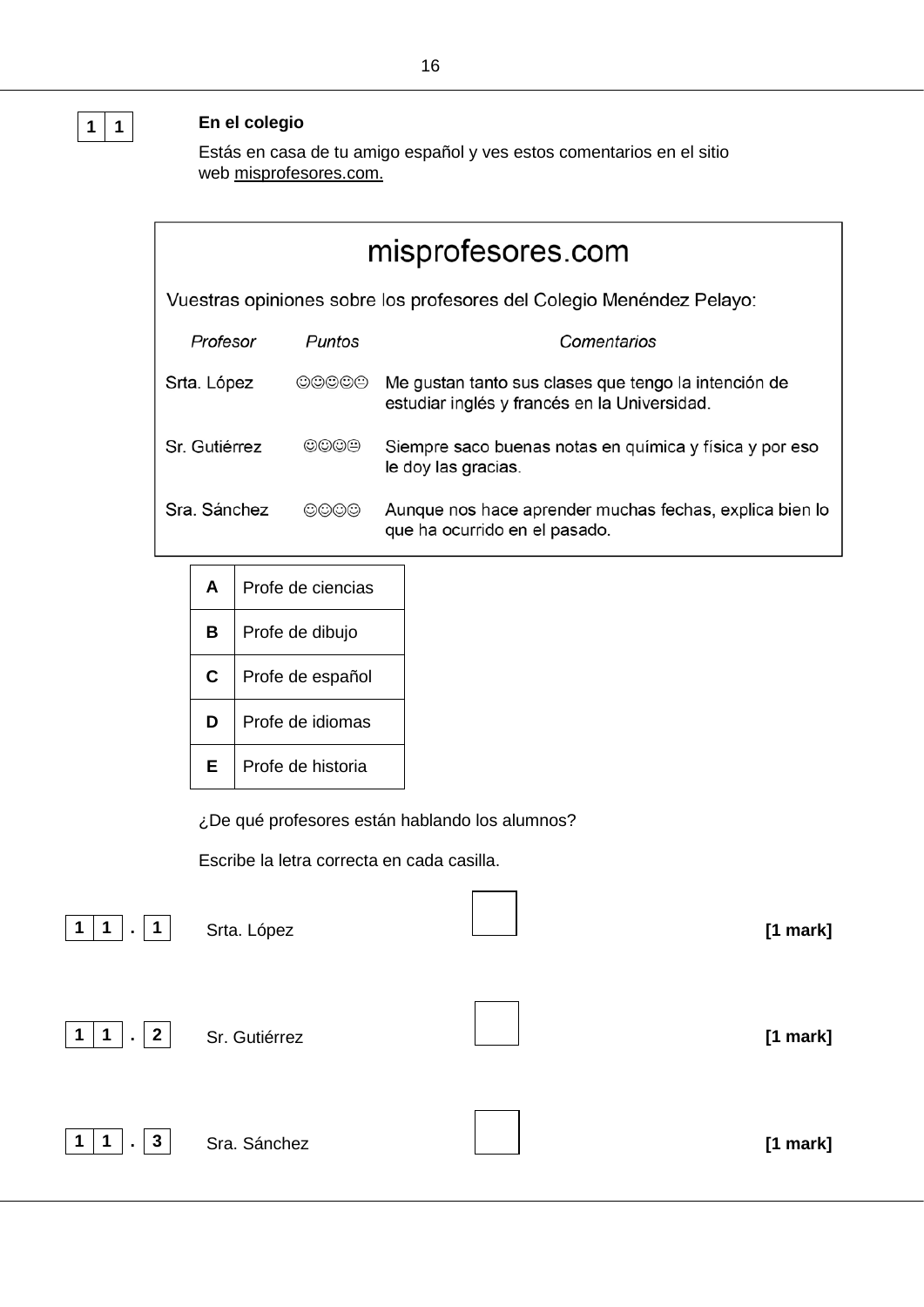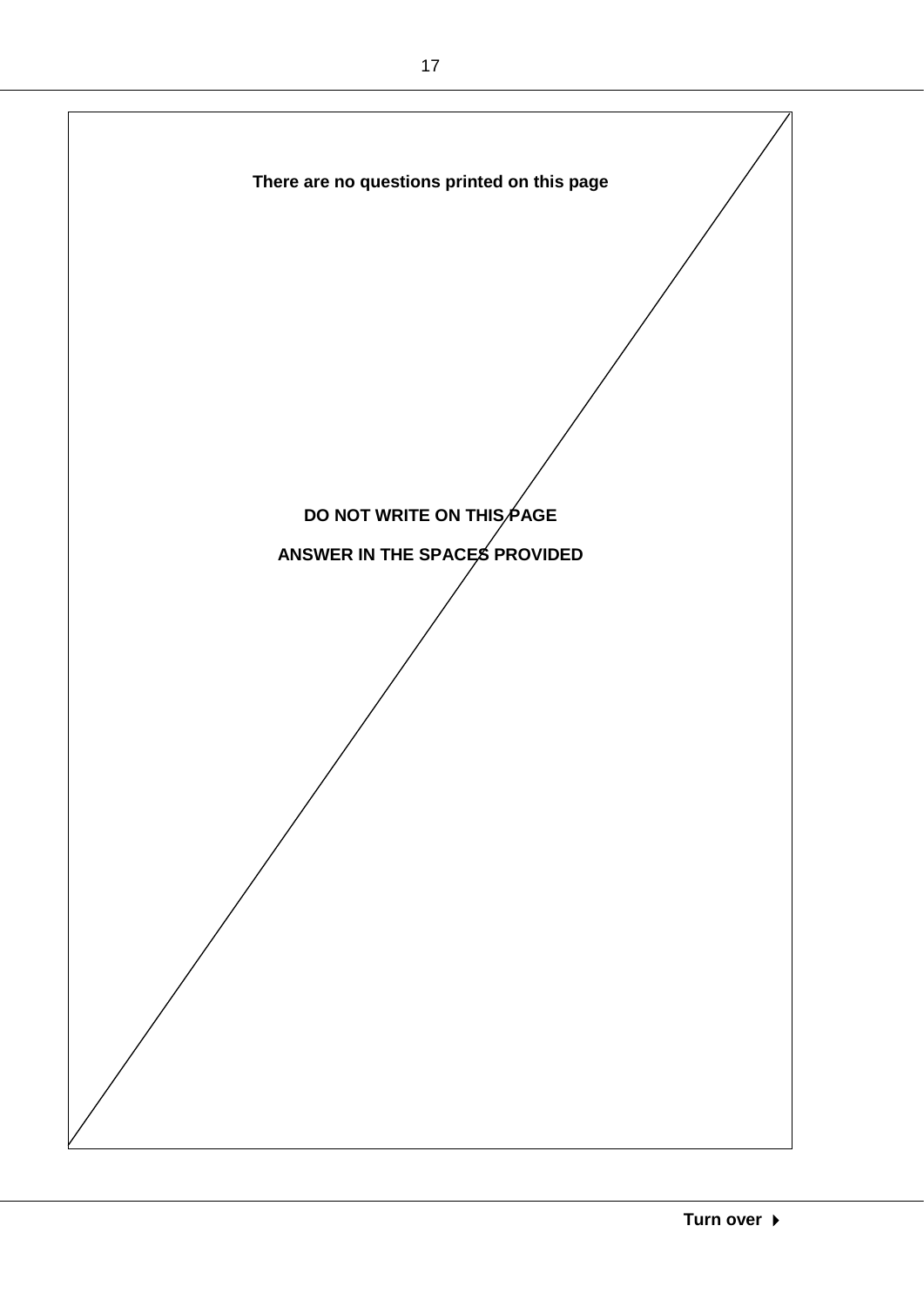#### **1 2 Planes para el futuro**

Ves esta página en una revista sobre los planes de estos jóvenes.



Contesta las preguntas en **español**.

**1 2 . 1** ¿Qué trabajo quiere hacer Jaime en el futuro?

**[1 mark]**

**1 2 . 2** ¿Cuál es la ventaja de este trabajo?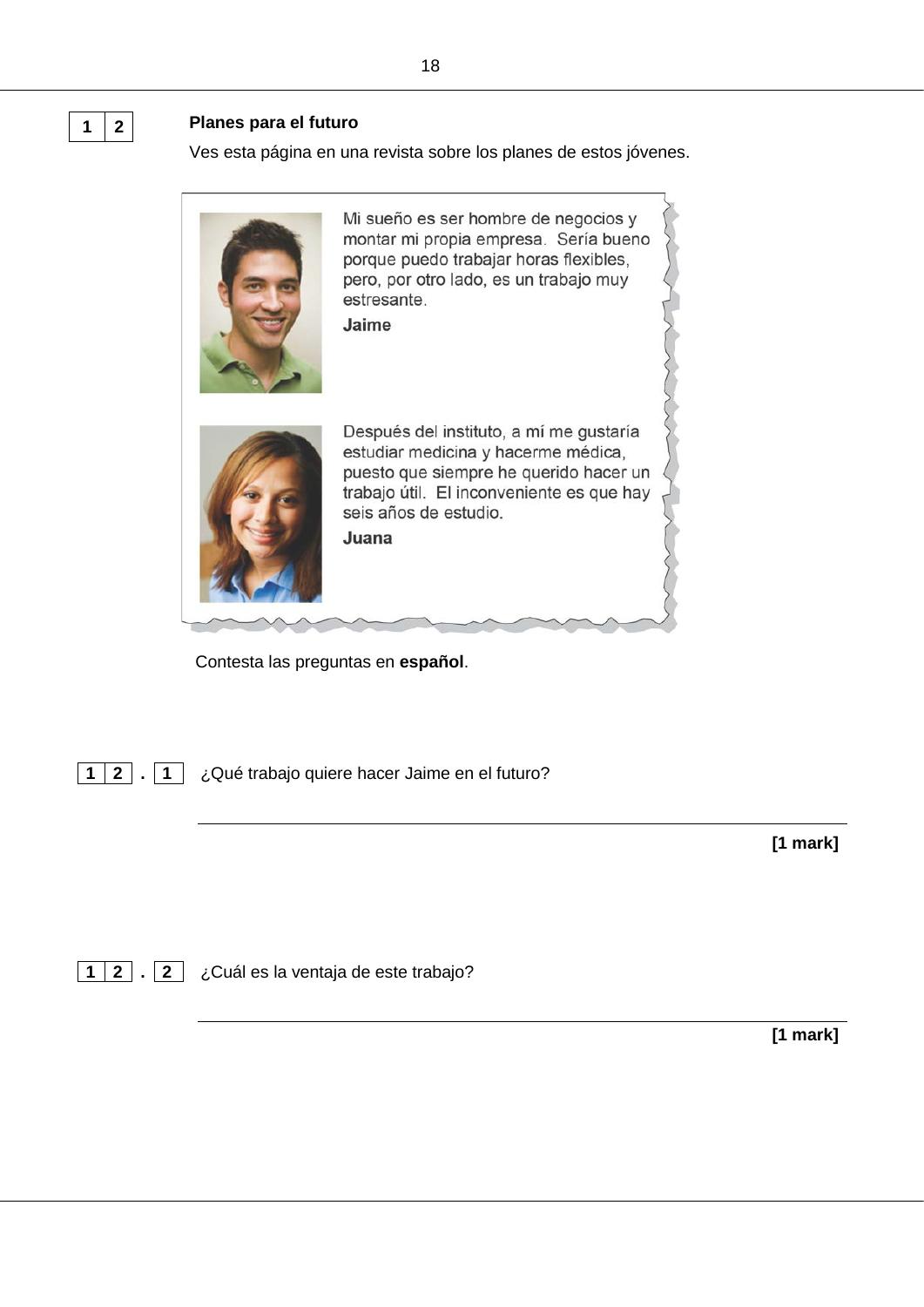| 1   2   .   3   ¿Qué trabajo quiere hacer Juana en el futuro? |            |
|---------------------------------------------------------------|------------|
|                                                               | $[1$ mark] |
|                                                               |            |

**1 2 . 4** ¿Cuál es la desventaja de este trabajo?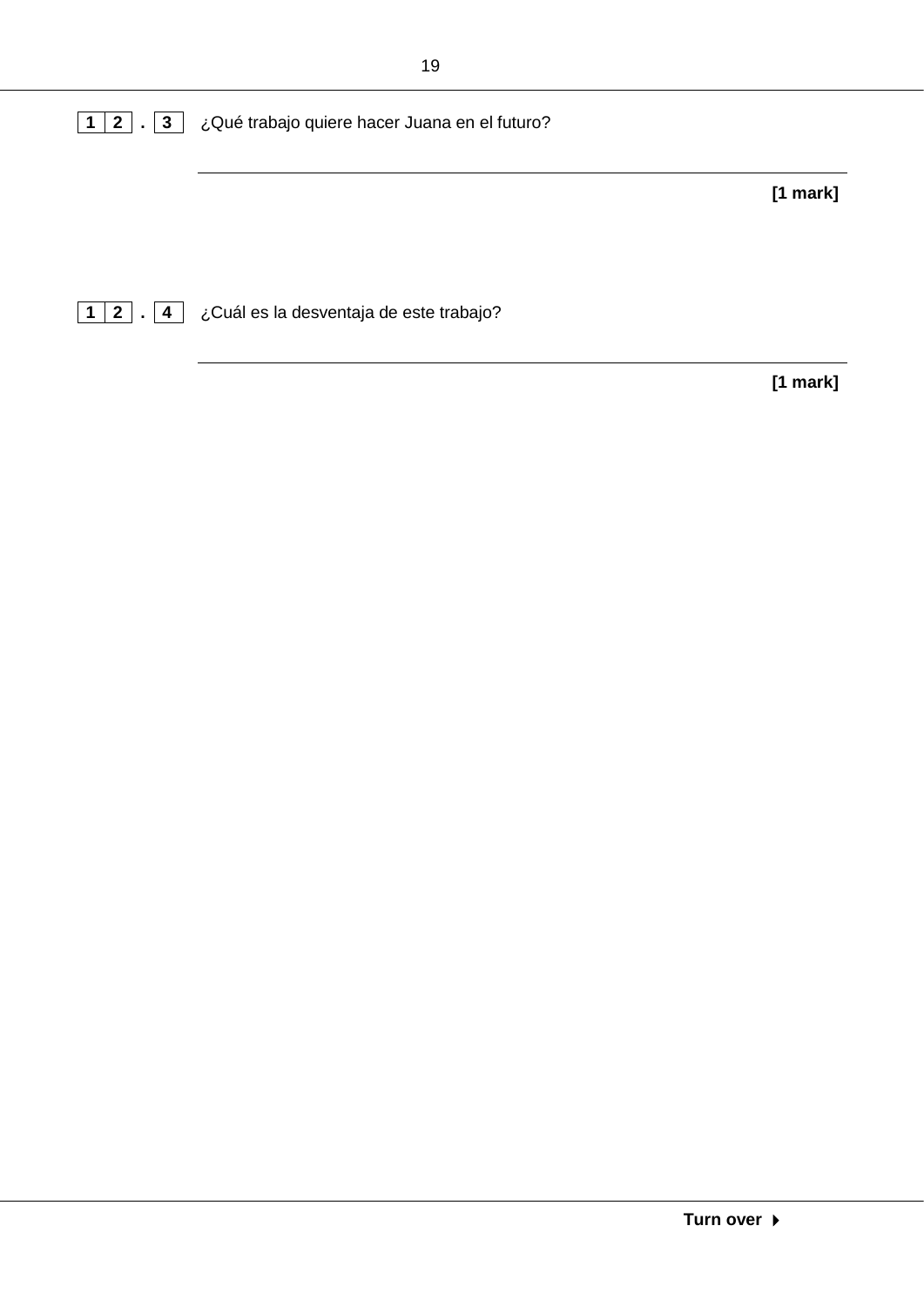## **1 3 Una sala de chat**

Entras en una sala de chat donde unos jóvenes hablan de los pueblos en Chile donde viven.

Lee lo que dicen.

| <b>Nacho</b><br>Cerraron la estación y ahora es difícil ir a la ciudad.<br>Juanita<br>Me gusta mucho leer, pero no hay biblioteca donde sacar libros.<br>Elena<br>Mi deporte favorito es el bádminton, pero tengo que viajar 15<br>kilómetros para ir al polideportivo.<br><b>Pablito</b><br>Quisiera un parque, porque me gustaría jugar al fútbol allí con<br>mis amigos. |  |  |
|-----------------------------------------------------------------------------------------------------------------------------------------------------------------------------------------------------------------------------------------------------------------------------------------------------------------------------------------------------------------------------|--|--|
|                                                                                                                                                                                                                                                                                                                                                                             |  |  |
|                                                                                                                                                                                                                                                                                                                                                                             |  |  |
|                                                                                                                                                                                                                                                                                                                                                                             |  |  |
|                                                                                                                                                                                                                                                                                                                                                                             |  |  |

¿Qué necesitan en sus pueblos? Contesta las preguntas en **español**.

| Ejemplo                                                           | <b>Nacho</b>   | estación |            |
|-------------------------------------------------------------------|----------------|----------|------------|
| 3 <sup>1</sup><br>$\mathbf 1$<br>$\mathbf{1}$<br>$\blacksquare$   | Juanita        |          | $[1$ mark] |
| 3 <sup>1</sup><br>$\overline{2}$<br>$\mathbf 1$<br>$\overline{a}$ | <b>Elena</b>   |          | $[1$ mark] |
| $3\overline{3}$<br>$\mathbf{3}$<br>1<br>$\mathbf{r}$              | <b>Pablito</b> |          | [1 mark]   |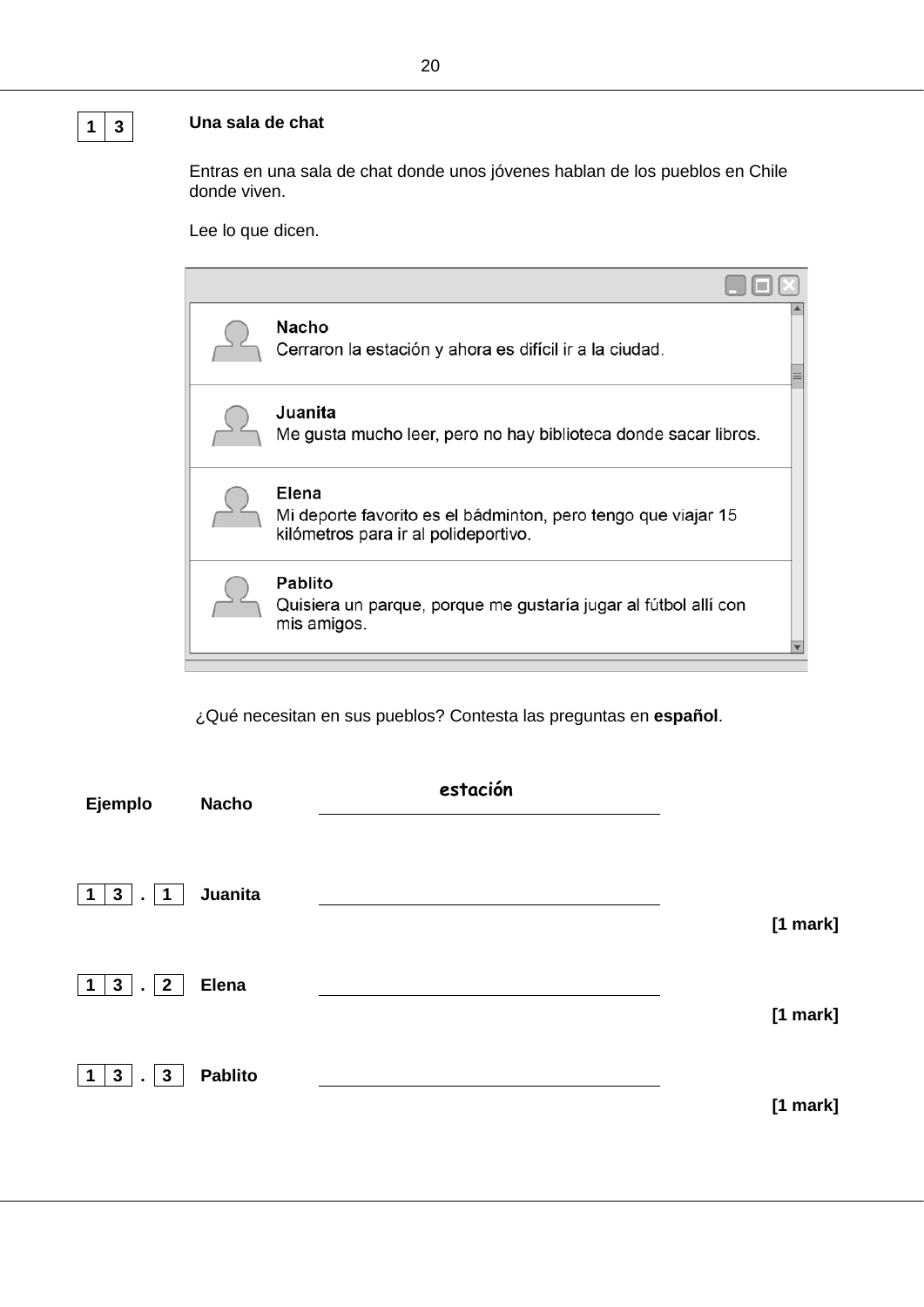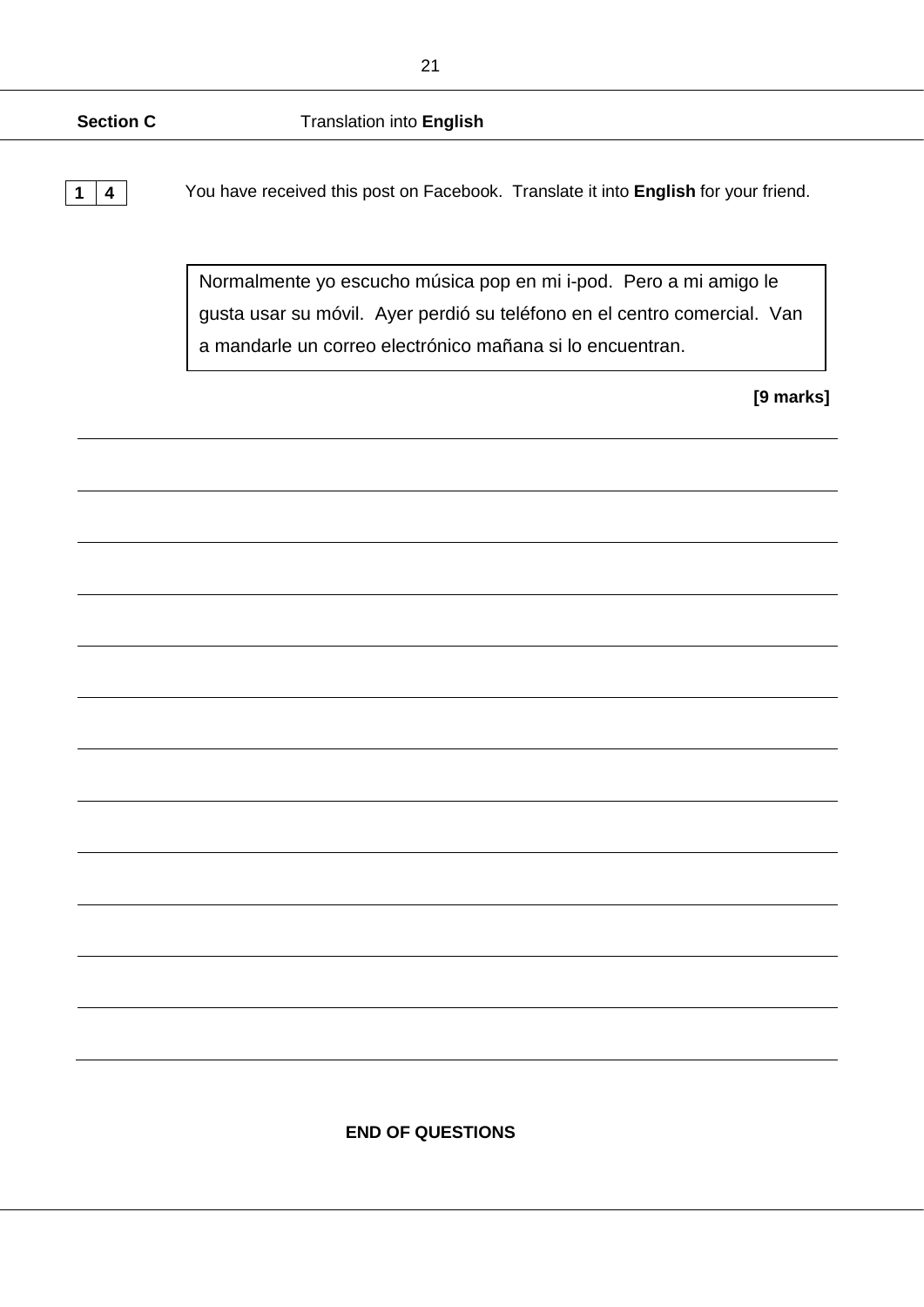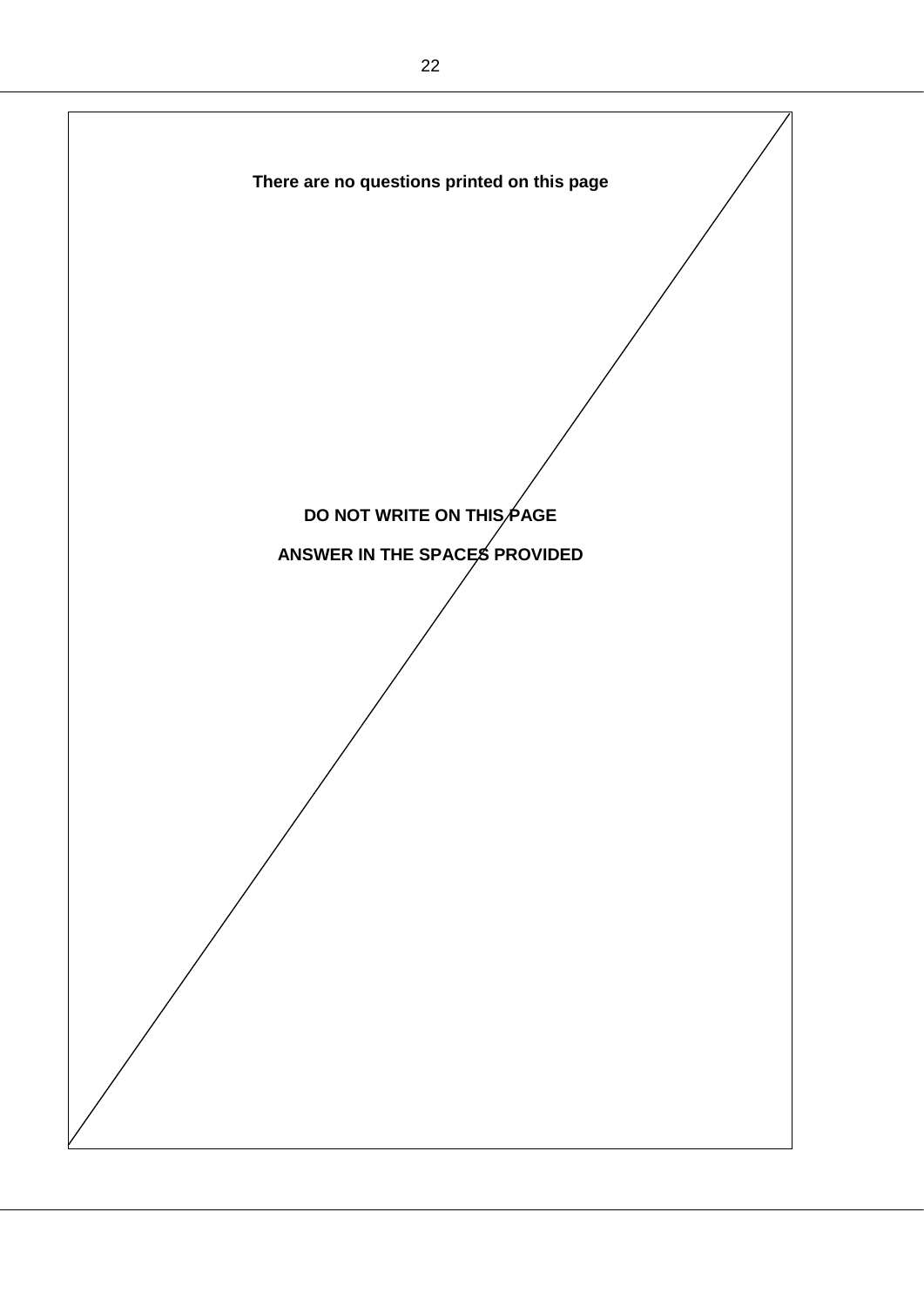